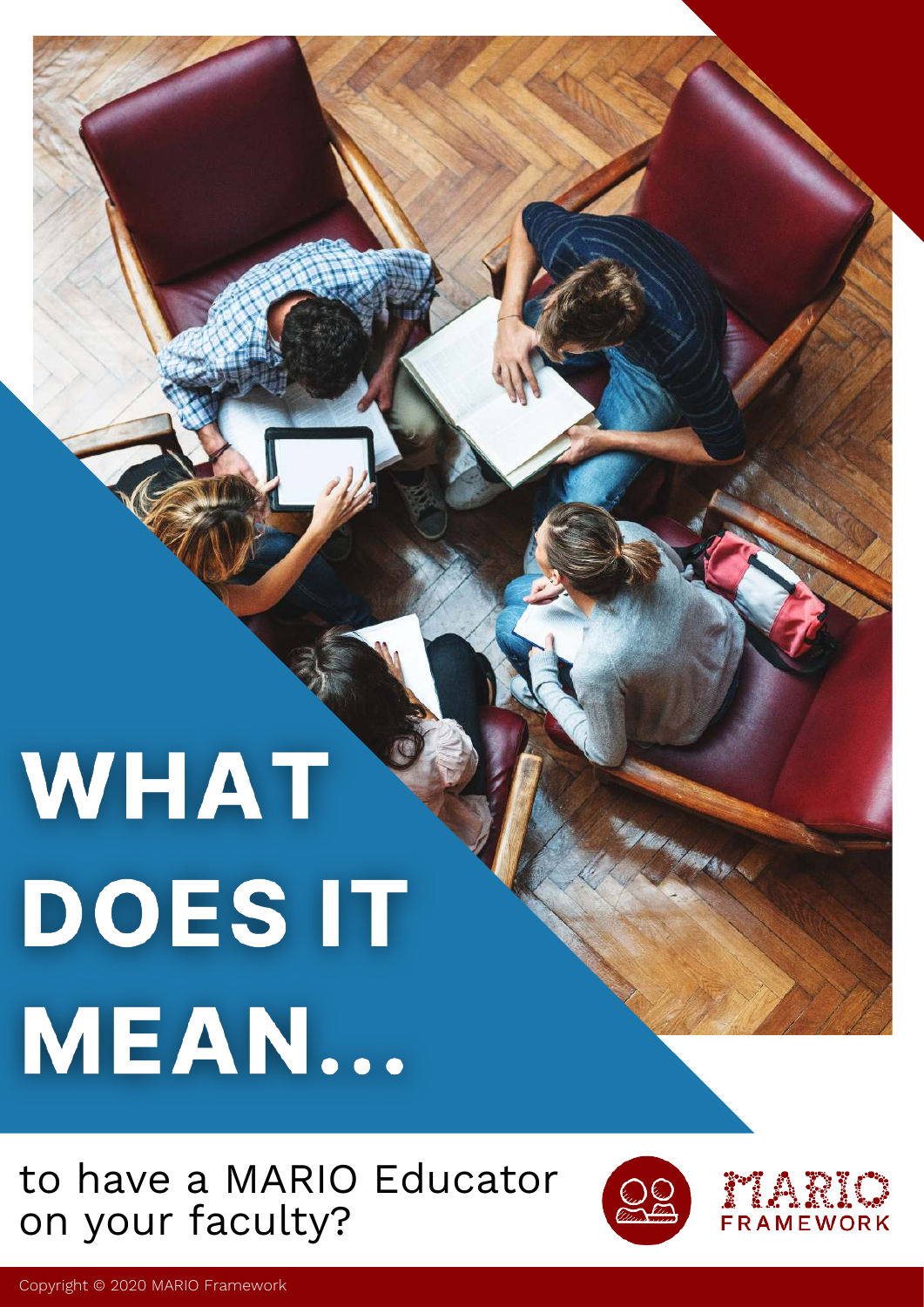

One-size-fits-all programs don't work.<sub>'</sub> Instead, MARIO is designed so that educators can build their own living and evolving program specifically designed for their context.



**IT MEANS YOU HAVE AN EDUCATOR WHOSE PRACTICES ARE DEEPLY ROOTED IN R E S E A R C H .** 



**IT MEANS YOU HAVE AN EDUCATOR THAT CAN REACH ANY STUDENTS IN ANY CONTEXT THROUGH A PERSONALIZED. WHOLE-CHILD APPROACH TO EDUCATION.** 



**IT MEANS YOU GET AN EDUCATOR WHOSE PRACTICES CAN IMPROVE ACADEMIC OUTCOMES AND HELP SPECIAL EDUCATION STUDENTS CLOSE THE GAP.** 



**IT MEANS YOU HAVE AN EDUCATOR THAT WILL MAKE AN IMPACT BEYOND THEIR CLASSROOMS AND STUDENTS.** 



**IT MEANS YOU HAVE A PROGRAM THAT ALIGNS WITH RTI/MTSS MODELS.**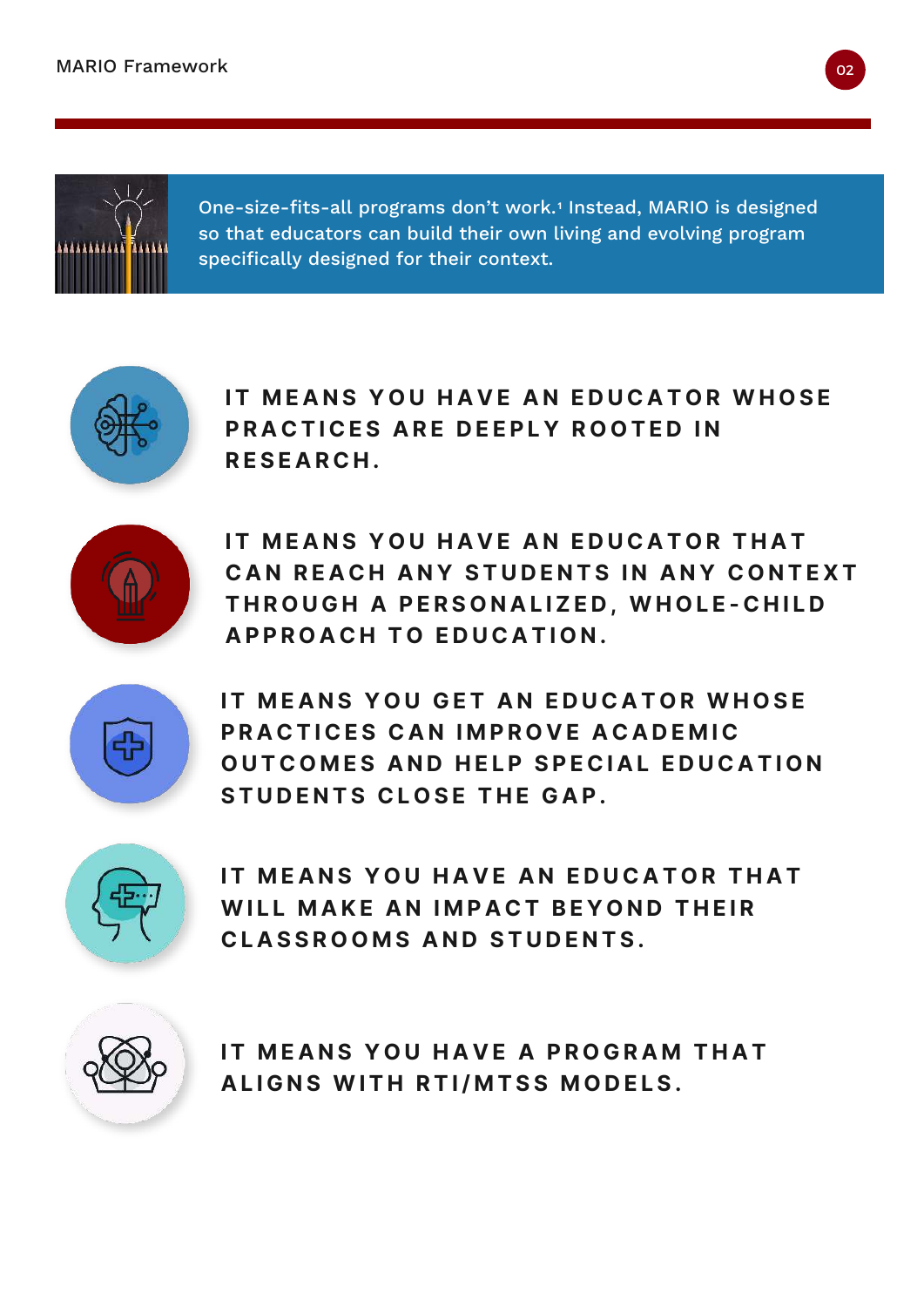## IT MEANS YOU HAVE AN EDUCATOR WHOSE PRACTICES ARE DEEPLY ROOTED IN RESEARCH.

We have selected 11 of the most effective evidence-based learning strategies (according to John Hattie & Robert Marzano) as the key tools in a MARIO Educator's practice. Simply put, MARIO Educators are teacher-researchers. By hiring a MARIO Educator, you are hiring a teacher that will not only improve learning in their classroom but also improve collective teacher efficacy as they strive to share their evidence-based approaches with others on your faculty team.

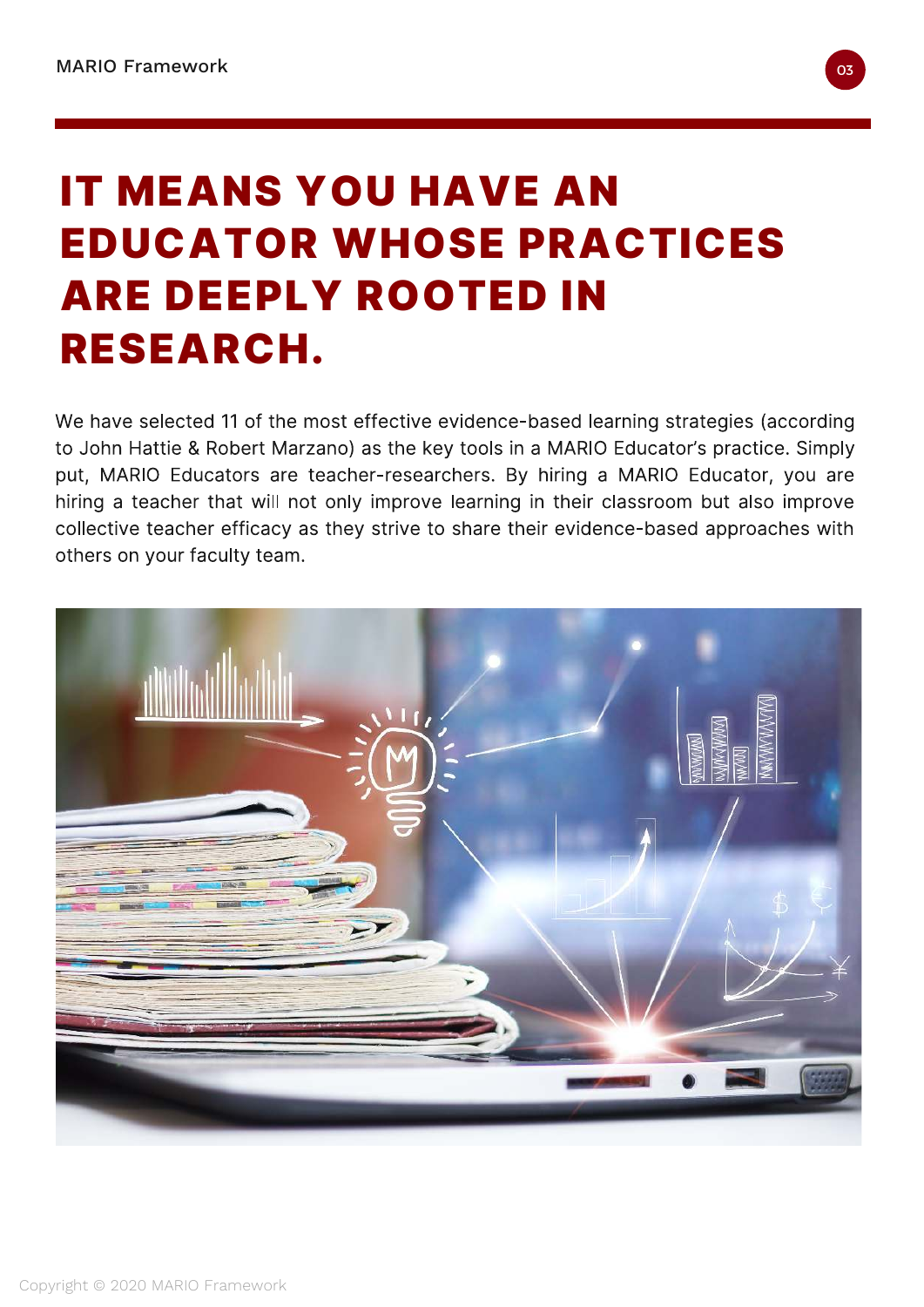## IT MEANS YOU HAVE AN EDUCATOR THAT CAN REACH ANY STUDENTS IN ANY CONTEXT THROUGH A PERSONALIZED, WHOLE-CHILD APPROACH TO EDUCATION.



A MARIO Educator empowers students to develop into expert, self-directed learners who flourish inside and outside the classroom by providing outstanding personalized learning experiences. By strategically utilizing the principles of Universal Design for Learning (UDL), MARIO Educators can engage all students in authentic and challenging learning experiences, by giving privilege to and centering their voice in the learning journey.

The MARIO Framework also guides students through their self-narrated Personalized Learning Journey. Here, students at your school learn to develop individual strategies that will last them  $\sum z_i$  the rest of their educational careers and beyond. The included provided within the framework, be it social-emotional, executive functioning, or academic in nature will support the student in all areas of current school life.

The MARIO Framework distinguishes itself from other special education interventions because it elevates students' voices and empowers learning to be focused on what matters most. Our student-centered approach creates expert, self-directed learners that feel listened to and valued. We provide a way to address both social and emotional issues, as well as improving academic outcomes.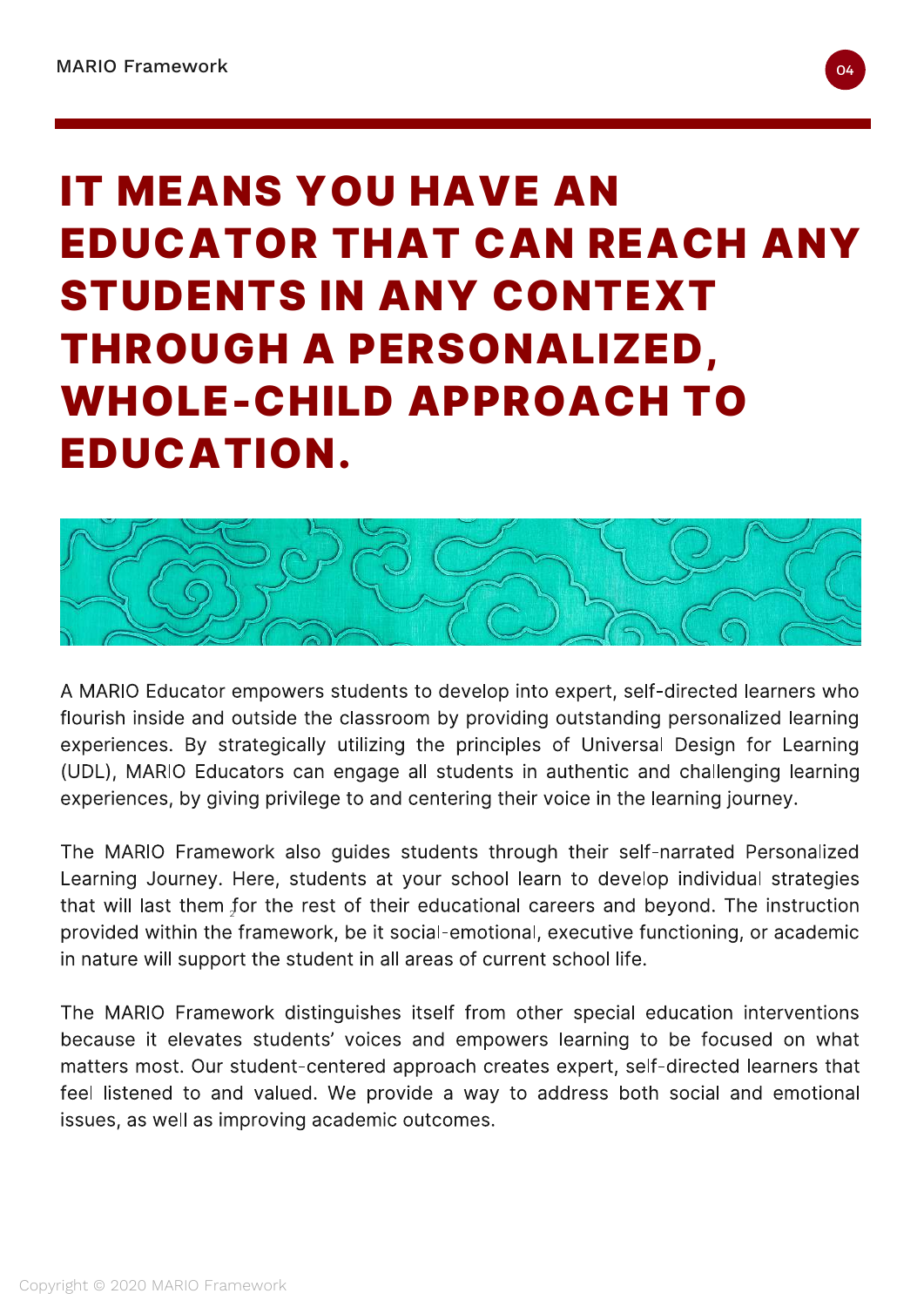#### IT MEANS YOU GET AN EDUCATOR WHOSE PRACTICES CAN IMPROVE ACADEMIC OUTCOMES AND HELP SPECIAL EDUCATION STUDENTS CLOSE THE GAP.

**These increases further strengthened after students graduated from the intervention and the effect size was measured at an incredible .99**

For a MARIO Educator, conducting one-to-one learning conversations with students through the evidence-based MARIO Approach plays a key role in the intervention. In conjunction with world-renowned UDL expert Dr. Katie Novak, a six-year retrospective cohort analysis of grade point average data was used to measure the effect of one-to-one conversations at International School Bangkok. Statistical analysis revealed a significant improvement in academic outcomes in the one-to-one conversations as compared to student outcomes prior to the course and versus the control cohort. The effect size was measured at .83; keep in mind the average intervention has an effect size of .4. These increases further strengthened after students graduated from the intervention and the effect size was measured at an incredible .99. On the qualitative side, data from student feedback surveys revealed that students perceived one-to-one conversations as helpful and self-identified gains in self-reflection and independence. $^2$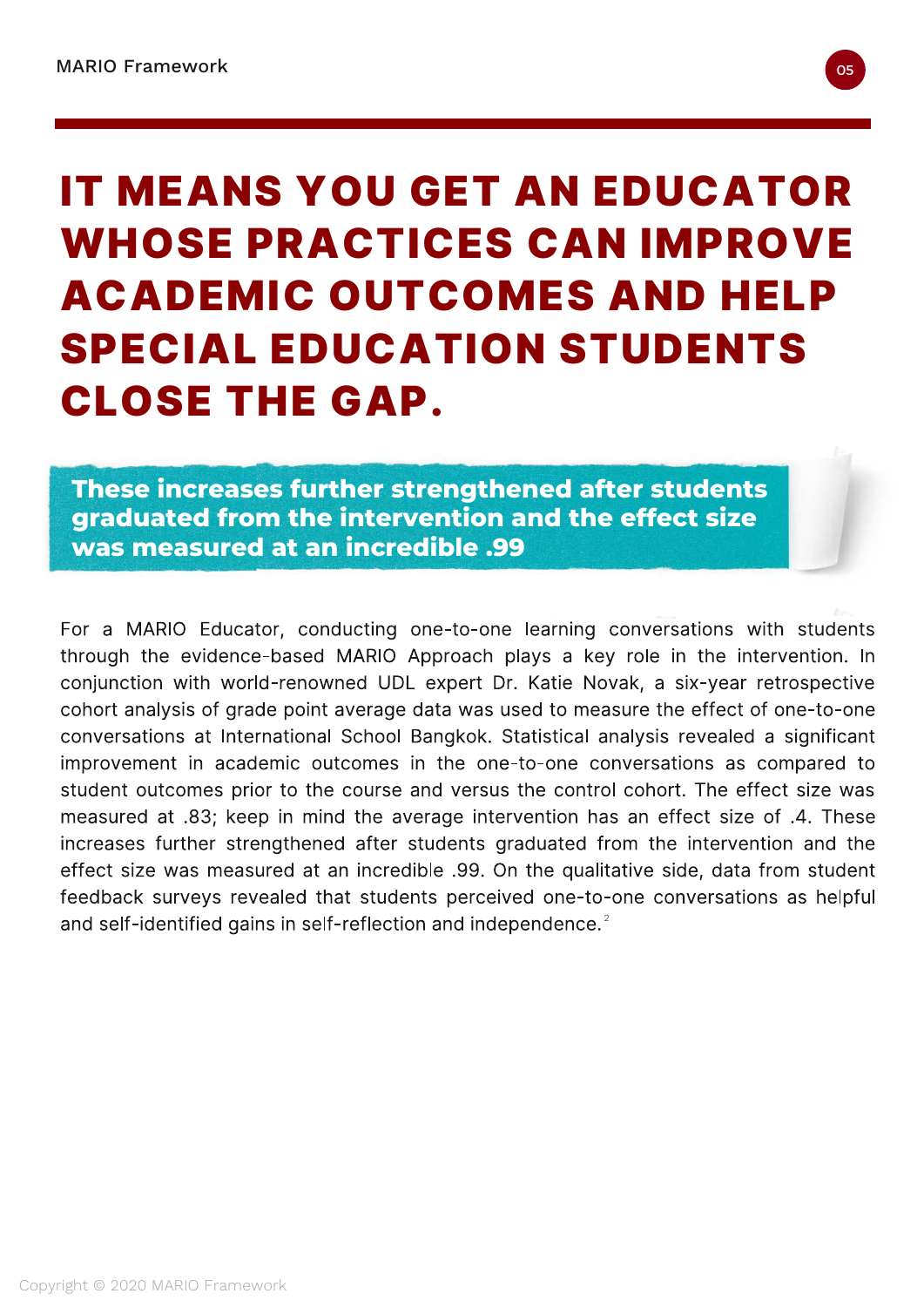## IT MEANS YOU HAVE AN EDUCATOR THAT WILL MAKE AN IMPACT BEYOND THEIR CLASSROOMS AND STUDENTS.

MARIO Educators not only learn to implement highly effective pedagogical practices, but they also learn how to measure their impact and improve instruction through design thinking. They are trained to be true teacher-researchers and leaders in growth. This constant iterative process ensures that MARIO Educators are always growing and professional development is an integral part of who they are.

You can leverage this passion for learning in your school by placing MARIO Educators in positions that empower them to share their systems of professional growth with colleagues. If you are looking to improve professional learning at your school, a MARIO Educator is an invaluable resource.

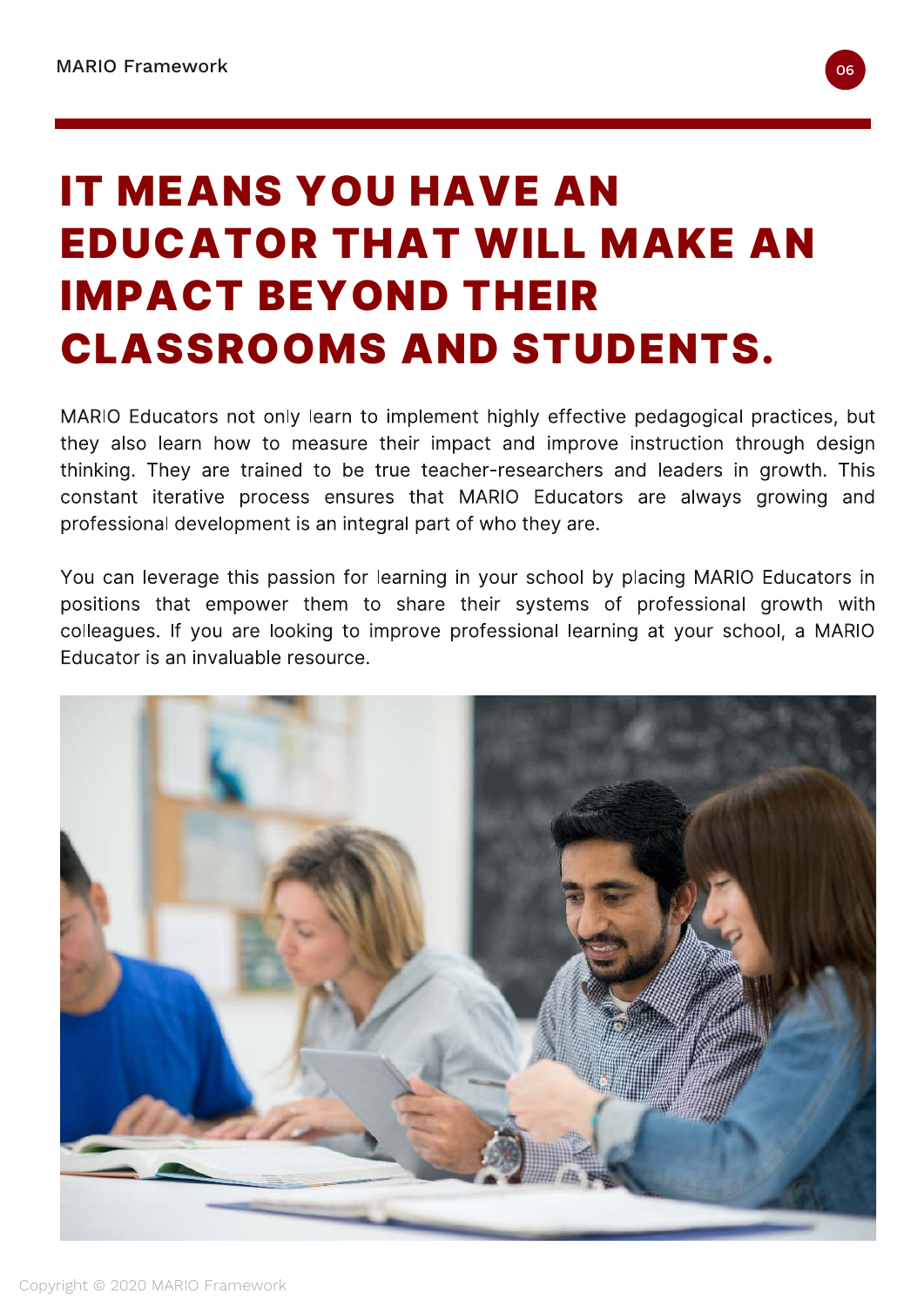#### IT MEANS YOU HAVE A PROGRAM THAT ALIGNS WITH RTI/MTSS MODELS.

Response to Intervention (RTI) and Multi-Tiered System of Supports (MTSS) are frameworks that help educators provide early identification and support for students with various learning and behavioural needs. Both of these models take a proactive approach to identify students for interventions. Key components include:

- Universal screening and progressing monitoring for all students
- Tiers of interventions that can be amplified in response to levels of need and incorporate research-based interventions matched to student needs
- Parent involvement

Many schools use either MTSS or RTI models to support learners and categorize tiers of interventions. The MARIO framework can help enrich an MTSS/RTI model through its strength-based program and can be flexible enough to fit within the models themselves.

MTSS and RTI both use three tiers of support to assist all students.

Tier 1 includes the majority of students and is the foundation of the entire framework. It typically encompasses the entire school with high-quality classroom instruction and basic interventions. The MARIO Framework both spotlights and incorporates research-based strategies that support all students, embracing a Universal Design for Learning approach to achieve success inside and outside of school, with our chosen core intervention of one-toone conversations. This could take place in mainstream, core classes in addition to special education settings to help reach all learners.

Tier 2 includes a small group of students who need extra assistance in meeting academic and behavioural goals. These targeted interventions are usually provided in small-group settings. Here is where the MARIO Framework's additional modules could come into play. Students could receive targeted support in SEL, EF, SDL or any others as part of the enrichment modules. This small group support could take place during a block of time in a mainstream class or during a designated block, such as a learning support class.

Tier 3 includes students that have not responded to interventions and supports in Tier 1 and 2 and need individualized support. Here is where a full MARIO program during a designated block with assistance from specialist support could be used.